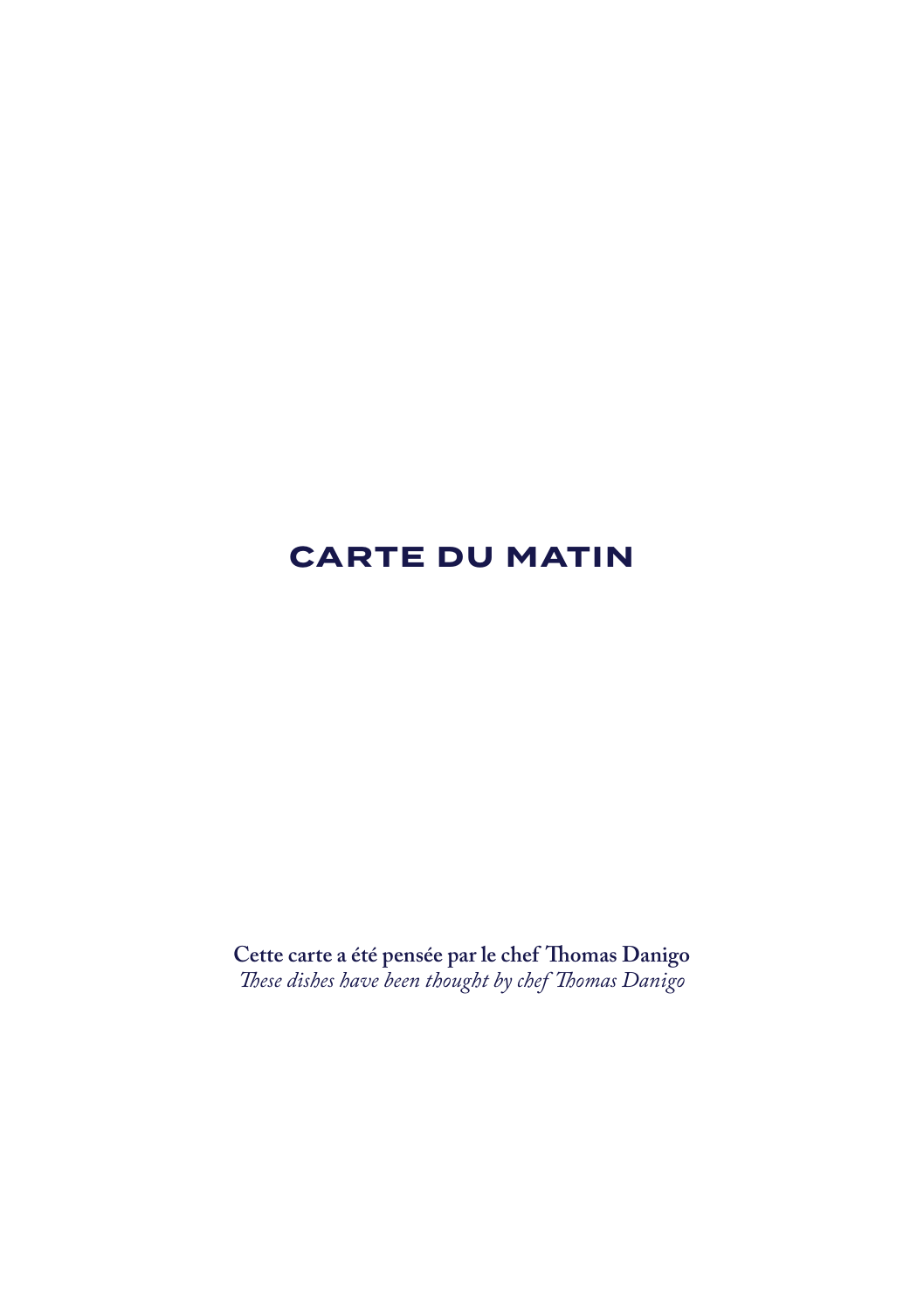# **BOISSON CHAUDE — HOT BEVERAGE**

### **CAFÉ — COFFEE**

| 6 |
|---|
| 8 |
| 6 |
| 8 |
| 6 |
| 8 |
| 8 |
| 8 |
|   |
|   |

| THÉ VERT BIO  —  GREEN TEA BIO PASCAL HAMOUR |  |
|----------------------------------------------|--|
|----------------------------------------------|--|

**Sencha, Darjeeling, Jasmin, 4 fruits rouges**

#### **THÉ NOIR BIO — BLACK TEA BIO PASCAL HAMOUR 8**

**Breakfast, Ceylan, Earl grey, Lapsang souchong**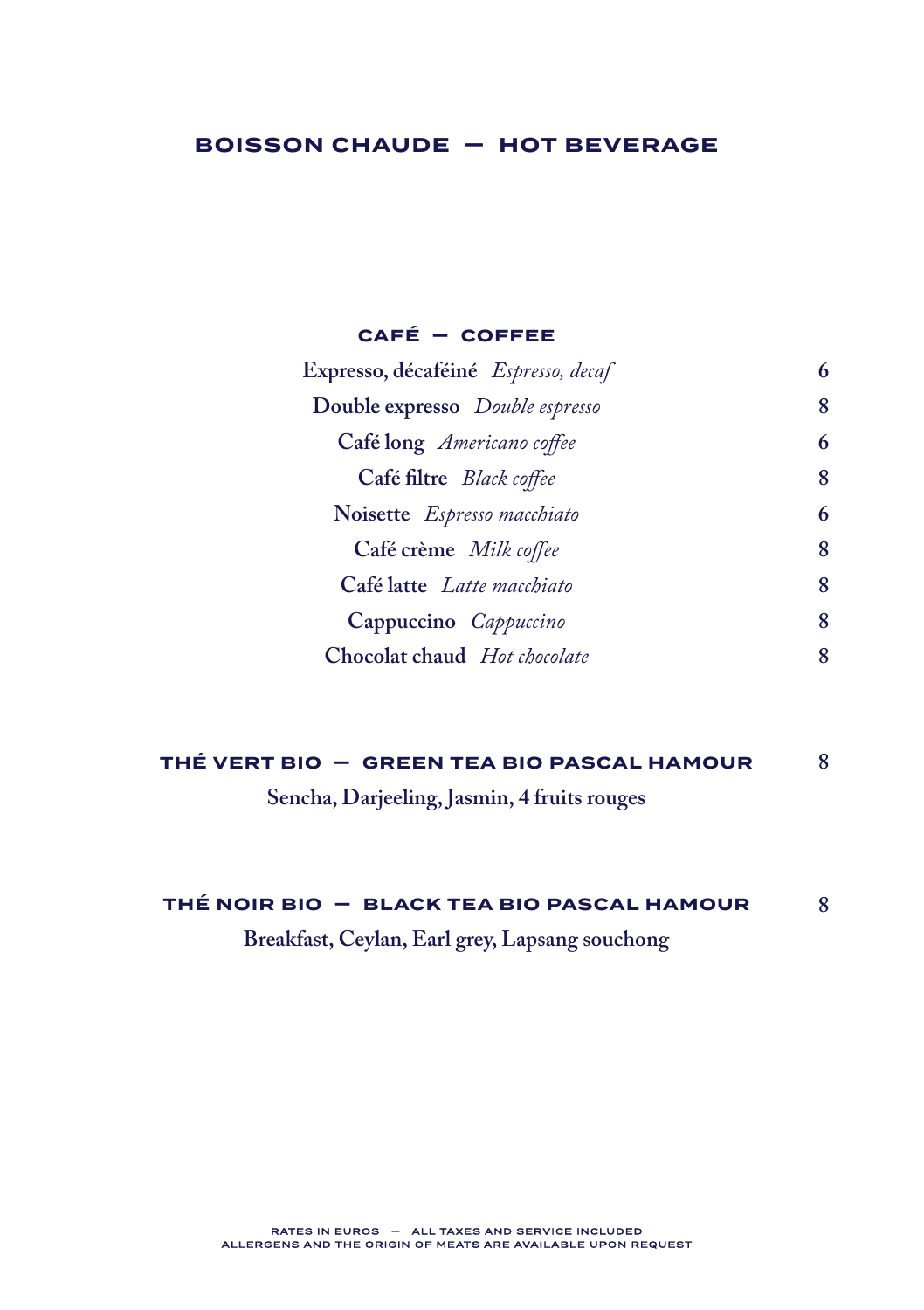# **JUS DE FRUIT — JUICE**

#### **JUS DE FRUITS PRESSÉ — FRESH JUICE 10**

**Orange** *Orange* **Citron** *Lemon* **Pamplemousse** *Grapefruit*

## **JUS DÉTOXIFIANT — DETOX**

**GREEN : Pomme, céleri, concombre, citron vert** *Apple, celery, cucumber, lime*

**ENERGY :**

**Orange, carotte, citron, gingembre** *Orange, carrot, lemon, ginger*

**12**

**12**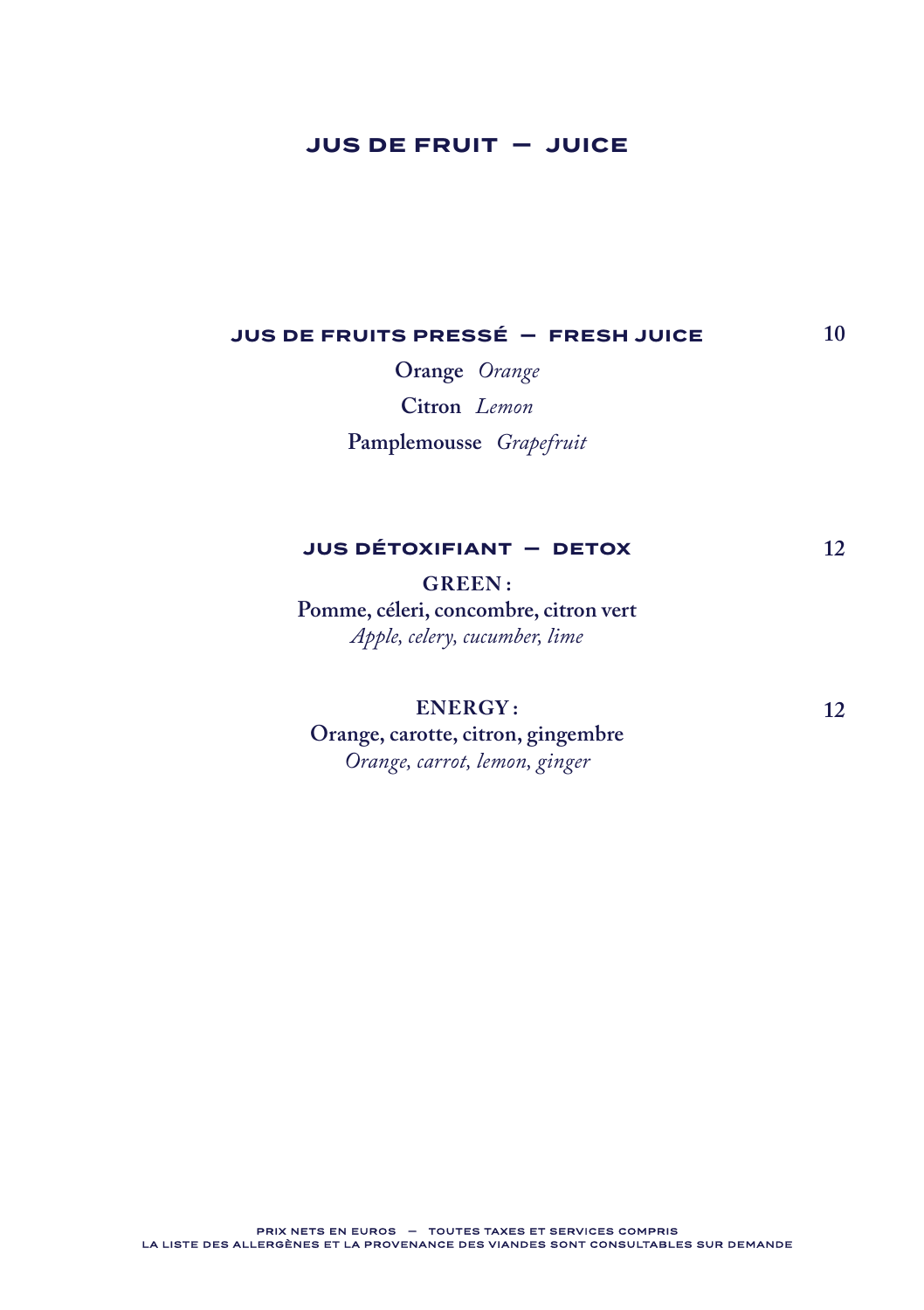### **ŒUFS FERMIERS — FARM EGGS**

| Cufs au plat Fried eggs                 | 14 |
|-----------------------------------------|----|
| Œufs brouillés Scrambled eggs           | 14 |
| <b>Eufs à la coque</b> Hard-boiled eggs | 14 |
| <b>Omelette</b> <i>Omelette</i>         | 14 |

# **Accompagnements (trois au choix) Saucisse de volaille, poitrine fumée, jambon blanc, tomate, fromage, champignons, herbes**

*Sides (three of your choice) Poultry sausages, bacon, ham, tomato, cheese, mushrooms, herbs*

| Eufs bénédictine poitrine fumée Bacon benedict eggs | 16 |
|-----------------------------------------------------|----|
| Eufs bénédictine saumon Salmon benedict eggs        | 18 |

# **CÉRÉALES — CEREALS**

| Choco smile |  |
|-------------|--|
| Corn flakes |  |
| Muesli      |  |

## **Au choix** *Of your choice*

**Lait de vache, lait d'amande, lait de soja** *Milk, almond milk, soy milk*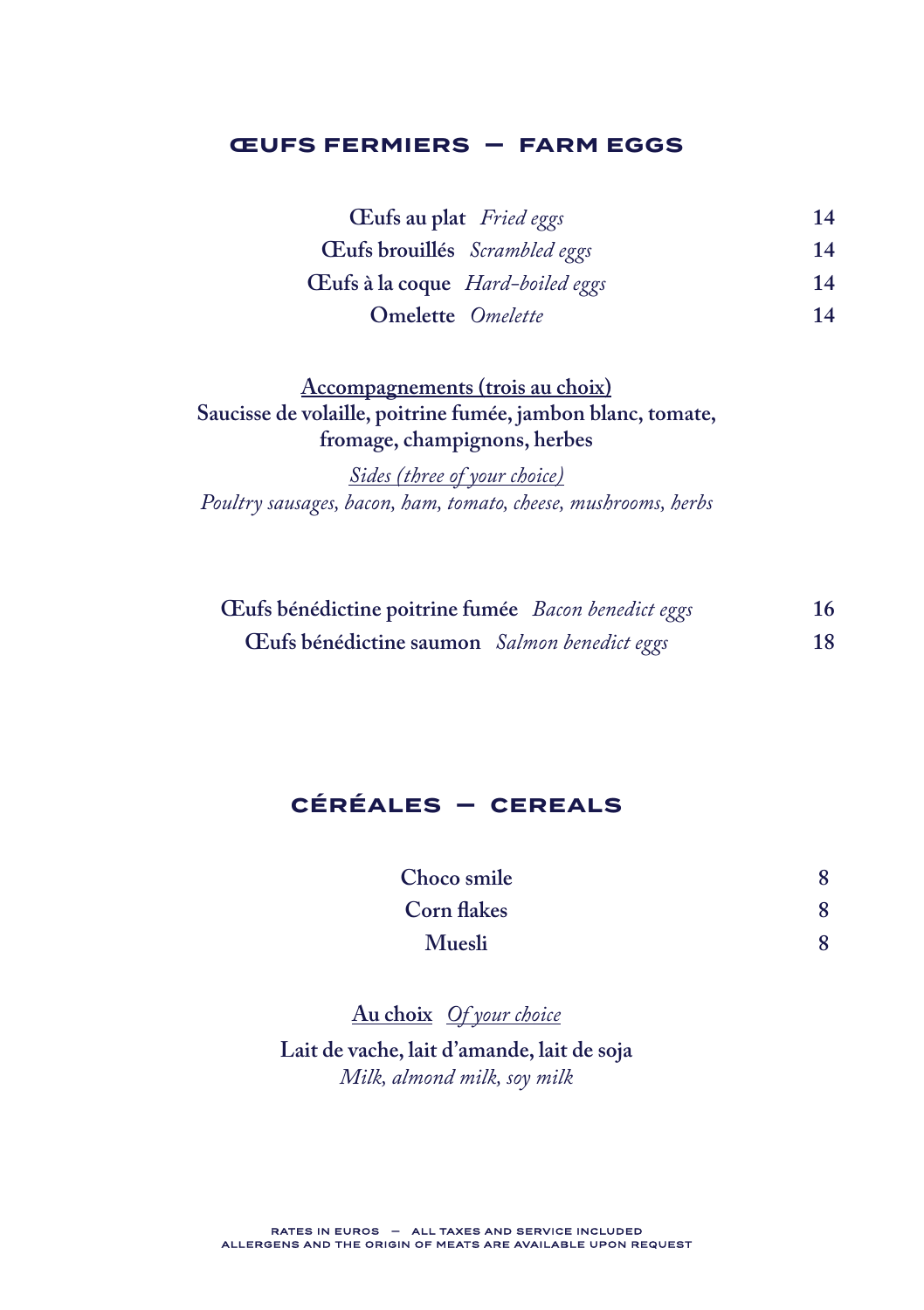## **PLAISIR DE LA PONCHE — PLEASURE FROM LA PONCHE**

| <b>Fromage blanc</b> Cottage cheese                         | 8  |
|-------------------------------------------------------------|----|
| Au choix : Confiture de fraise, abricot ou miel de Provence |    |
| Of your choice: Strawberry jam, apricot jam or honey        |    |
|                                                             |    |
|                                                             |    |
| Fruit du jour                                               | 10 |
| Fruit of the day                                            |    |
|                                                             |    |
|                                                             | 12 |
| Corbeille de pains et viennoiseries                         |    |
| Breads and bakeries basket                                  |    |
|                                                             |    |
| Délice de fruits rouges                                     | 16 |
| Mix berries selection                                       |    |
|                                                             |    |
|                                                             |    |
| Granola aux fruits rouges, yaourt Grec et miel de Provence  | 16 |
| Granola berries, Greek yogurt honey                         |    |
|                                                             |    |
| Pancakes fruits rouges Pancakes berries                     | 16 |
| Au choix : Sirop d'érable ou miel de Provence               |    |
| Of your choice: Maple syrup and honey                       |    |
|                                                             |    |
|                                                             | 16 |
| <b>Toast avocat</b>                                         |    |
| Avocado toast                                               |    |
|                                                             |    |
| Toast saumon avocat                                         | 19 |
| Salmon avocado toast                                        |    |
|                                                             |    |